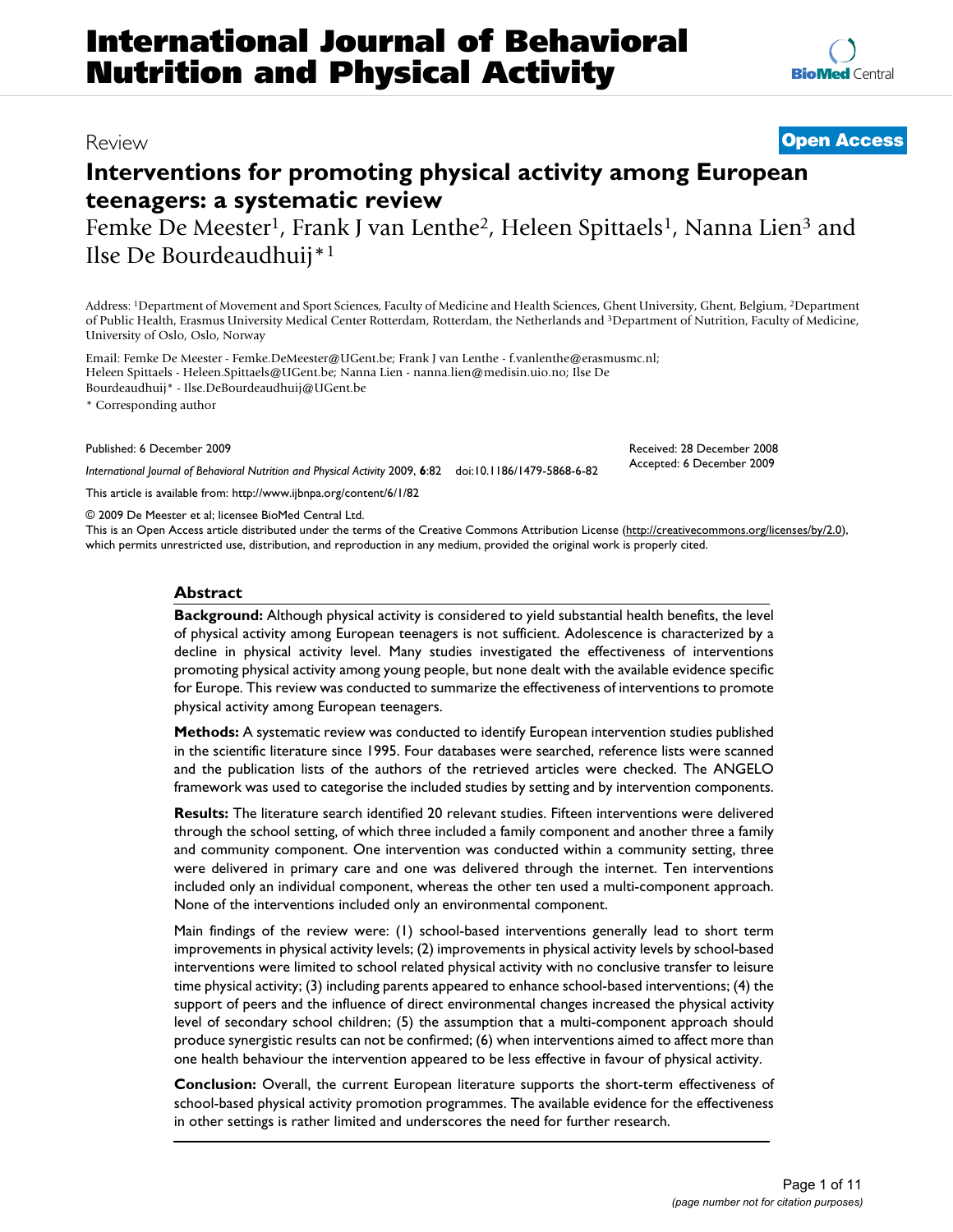# **Introduction**

Physical activity has been put forward as an important and modifiable factor influencing people's health. Participation in regular physical activity has been associated with substantial health benefits [1]. Moreover, physical activity has an inverse linear relationship with obesity and many chronic diseases namely cardiovascular diseases, different types of cancer, diabetes mellitus type 2 and osteoporosis [2-4].

In adolescence, health behaviours are developed and these behaviours may persist into adulthood [5,6]. Unfortunately, this period of life is marked by a significant decline in the time spent in physical activity [1,7,8]. Despite the numerous health gains related to regular physical activity, most of the teenagers in Europe do not achieve the public health guidelines [9-11]. These guidelines state that 60 minutes or more of at least moderate physical activity per day is enough to provide substantial health benefits [12,13]. The development of effective interventions for the promotion of physical activity among teenagers is therefore a priority in current public health research. Recent systematic reviews summarized the evidence of the effectiveness of interventions promoting physical activity among young people [14-19]. However, these previous reviews did not address the effects on teenagers separately [14-16] and they did not incorporate an assessment of the methodological quality of the studies [14-18]. In addition, none dealt with the available evidence specific in Europe [14-19]. As Europe is different from other continents concerning the environmental, cultural, social, economical and political conditions, it is still unclear what intervention methods are successful among European teenagers. Regarding health promotion, specific differences between Europe and other continents include the priority of health concerns, the structure and organization of education, environmental features at home and at the neighbourhood level and the beliefs and attitudes concerning physical activity and its relation with health. As a consequence, the public health guidelines on physical activity interventions specific for Europe must be in line with the characteristics and needs of this continent.

The purpose of this review is to give an overview of the current interventions that target physical activity in European teenagers. For this purpose, we will use a conceptual framework in order to give a structured overview and to allow some comparison between the results of the interventions. The ANalysis Grid for Environments Linked to Obesity (ANGELO) framework was chosen to categorise the studies by setting (school setting, school setting with involvement of family, school setting with involvement of family and community, community with involvement of schools, primary care and individual setting) and to classify the intervention components (individual, physical,

socio-cultural, economical and political components). This framework was specifically conducted to conceptualize obesogenic environments and to identify potential intervention settings and strategies [20].

With the information given in this systematic review we aim to supply policy makers and health care providers with an evidence based summary in order to (1) build a bridge across theory and practice, (2) offer new ideas and recommendation for a variety of settings and sectors and (3) guide future research in this area.

# **Methods**

# *1. Search strategy*

For the purpose of this review a literature search was conducted to identify interventions to promote physical activity in teenagers. A structured electronic bibliographic database search was used to retrieve articles published in the English language between January 1995 and May 2008. Four databases were searched (e.g. Medline (Pub Med), Web of Science, SPORT Discus, Cochrane library) using a search filter comprised of a group of elements describing: outcome behaviour (e.g. sports, exercise, physical activity), population (e.g. teenager, adolescent, child), intervention (e.g. primary prevention, health education, promotion), and study design (e.g. controlled trial, evaluation studies). The search filter included subject headings (MeSH) and a range of free text words. To ensure the search strategy would capture all relevant studies, enough time had been taken to test the search filter and to adapt it in an appropriate, designated way for each database.

# *2. Selection process*

The search strategy resulted in a list of potentially relevant studies. In order to be included, the articles were screened to determine if they met the postulated inclusion criteria. The review was restricted to articles on studies conducted in Europe since 1990 and published in scientific literature since 1995. The latter in order to particularly focus on interventions conducted in contemporary epidemiological and environmental circumstances. Studies were included if (1) the effect of primary interventions to promote physical activity was evaluated, (2) a comparison or control group was used, 3) the participants were teenagers with an average age between 10 and 19 years, (4) the main outcome or one of the outcomes was an objective or selfreported measure of physical activity (e.g. actual behaviour change) and (5) an effect of the outcome measure was available on at least one follow-up measurement. In addition, multi-component interventions with other modalities (e.g. diet, smoking, alcohol) were also included. Studies were excluded if (1) the participants were individuals with a health problem or specific disease and (2) the only outcome was physical activity in education classes or physical fitness. These exclusion criteria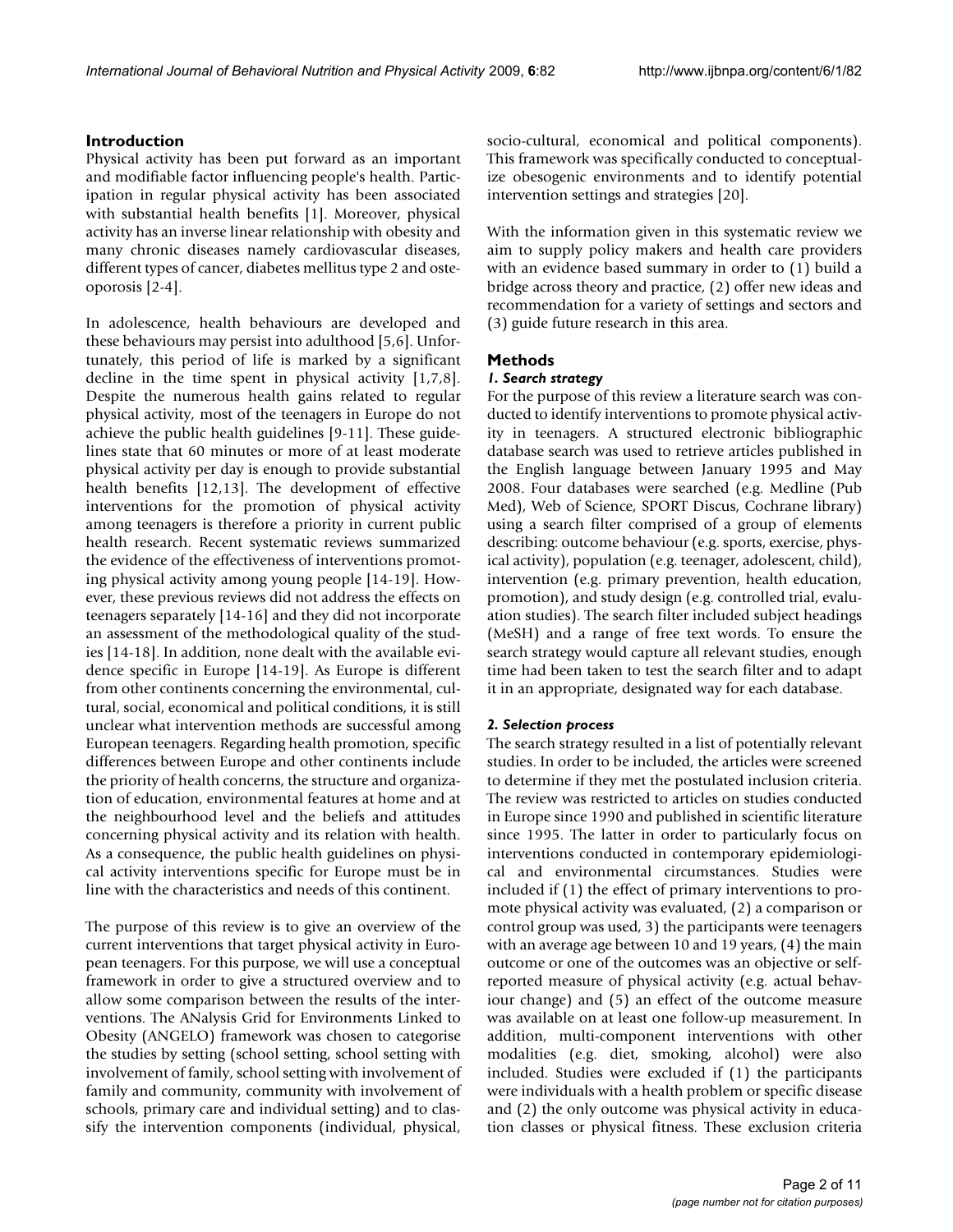were used to narrow the literature search to primary prevention studies promoting healthful behavioural habits and an active lifestyle. To address fully the area and to make a contribution to the state of the scientific literature, we did not limit this review to randomized controlled trials and included a wide range of intervention studies.

In a first step of the selection process the list of titles was scanned and irrelevant articles were excluded. In a next step, the abstracts were read and the full text of the remaining studies were retrieved. Subsequently, all papers were read and screened to come to a final selection. In order to maximize the yield of the search and to identify studies that have been missed in the database search, the reference lists of the retrieved articles, literature reviews and other relevant publications were scanned. At last, the publication lists of the authors and co-authors of the retrieved articles were checked. Any doubts in the inclusion/exclusion process were resolved through discussion with a second researcher.

# *3. Methodological Quality*

All studies meeting the inclusion criteria underwent quality assessment using a standardized framework (Quality assessment Tool for quantitative studies, EPHPP 2008) [21] recommended by the Cochrane reviewers handbook [22]. The quality of the studies was rated on eight methodological dimensions: selection bias, study design, confounders, blinding (e.g. blinding of the participants and intervention providers), data collection methods and withdrawals and dropouts. Based on the content of the manuscripts each component was assessed and rated according to a three-grade scale: strong, moderate or weak. To obtain a global rating, the ratings were summed according to the guidelines of the quality assessment tool [21]. Two researchers independently assessed the quality of the included studies. Disagreements between the two reviewers were discussed until consensus was reached. The opinion of a third researcher was consulted to come to agreement in case of indecisions.

### *4. Data extraction and data synthesis*

Data of the final sample of the studies meeting the inclusion criteria was extracted and summarized in additional file 1 and additional file 2. For the purpose of this review the included studies were tabulated according to the ANGELO Framework. This framework was specifically developed to conceptualize obesogenic environments and to identify potential intervention settings and strategies [20]. The basic framework is a  $2 \times 4$  grid which comprises two sizes of environment (micro and macro) on one axis and four types of environment on the other. First, the included studies were categorized by intervention setting (school setting, school setting with involvement of family, school setting with involvement of family and community, community with involvement of schools, primary care and individual setting). Further, the environmental intervention components were classified as physical (what is available), socio-cultural (what are the attitudes and beliefs), economical (what are the costs) or political (what are the rules) [20]. The framework was extended with an overview of the individual intervention components. In addition, the training provided for the main providers and/or the parents is also described in additional file 1.

The use of the ANGELO framework in this review will ensure that all intervention components will be considered and that the evidence in this field will be conceptualized in a consistent way. A brief description of the methodological details of the interventions, such as study design, target population, relevant outcomes related to behaviour change, duration of the intervention, the main results and the ratings of the quality assessment process are given in additional file 2. In both additional file 1 and additional file 2 the studies were categorised in accordance to their ratings of the quality assessment process.

In the results section the outcomes of the included studies are summarised by type of intervention setting and related with the intervention components identified by the ANGELO Framework. Because of the heterogeneity of the studies with respect to the outcome measures for physical activity, study design and study sample, a meta-analysis was not performed.

# **Results**

# *1. Results search strategy*

The combined search strategy produced approximately 6900 potentially relevant articles. Based on the titles, irrelevant publications and duplicates were eliminated, resulting in 351 studies. After reading these abstracts, 68 studies were selected as still potentially relevant and retrieved in full text. A careful review of these manuscripts resulted in 14 interventions meeting the above mentioned inclusion criteria. Reference checking of these 14 yielded another two studies, in addition to four studies found in the reference lists of relevant reviews. Thus, the final review includes a total of 20 interventions.

The majority of excluded articles were studies conducted in the US and studies not evaluating a physical activity intervention. Other important reasons for exclusion were the lack of a physical activity measure or targeting a different age group.

# *2. Methodological quality included studies*

After initial assessment of the methodological quality, the two reviewers reached an inter-rater agreement from 55% to 89% on the six items. An incomplete description of the study and reading or interpretation errors were the cause of the majority of the disagreements. Consensus was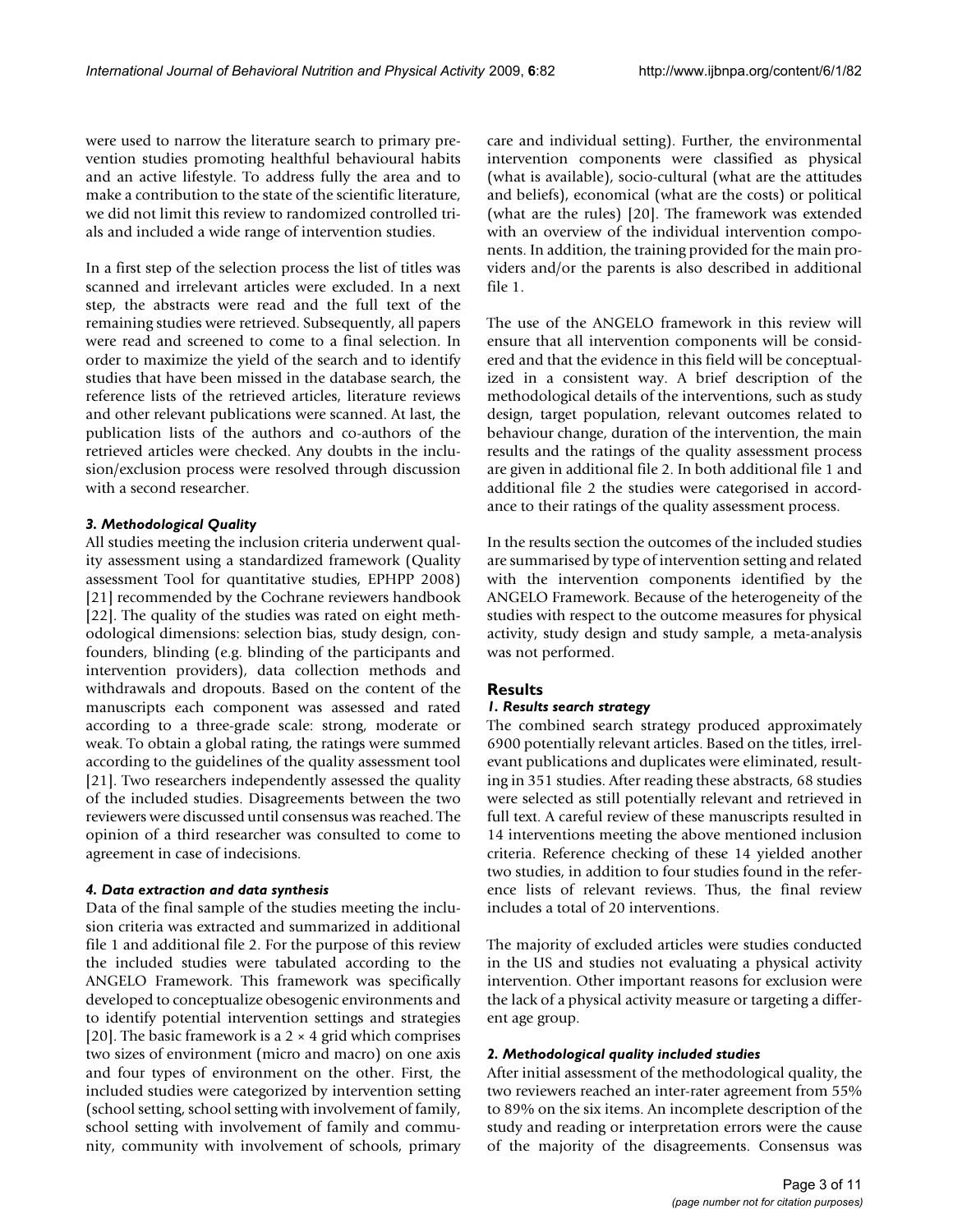reached on all items except for 'blinding'. The interpretation of this item led to a strongly divergent rating (55% proportion of agreement) and a third reviewer was consulted to reach a consensus on this item.

The results of the quality assessment are summarised in additional file 2. The global rating of two studies [23,24] was strong, eight studies [25-32] were rated as moderate and ten studies [33-42] were rated as weak.

Overall the study designs were strong. Sixteen interventions [23-32,34,35,38,40-42] were controlled trials with a no-intervention control group. Of these studies, 11 [23,26-29,31,32,38,40-42] reported randomization to allocate the units to condition but only three [28,41,42] described the randomization procedure. The majority of the studies used clusters of units such as schools [24,26,27,29-31,34,35,39,40], classes [23,28] and communities [25], rather than individuals [32,33,37,38,41,42] to allocate to the conditions.

In six studies [23,28,32,33,37,38] contamination between the control and intervention group was possible. In almost half of the studies [23,24,26,27,29,32,35,38] there were no significant differences between the conditions at baseline or possible confounders were controlled for by stratification or matching. Furthermore, in all the studies except one [32], the intervention providers were aware of the exposure status of the participants and in only two of these studies [28,31] the participants were informed about the purpose of the intervention after the post-test.

A variety of outcome measures of physical activity was reported. The most common assessment methods were self-report questionnaires or recall instruments. Only one study [31] used an objective measure of physical activity, while the results of another study [27] relied on the combination of self report and objective measures in a subsample. Ten studies [23,24,26,27,29-33,38] used valid and reliable instruments to measure physical activity. In the other studies [25,28,34-37,39-42] validation and/or reliability was either not tested or not described.

Drop-out percentages were mentioned in or could be calculated for fifteen studies [23-25,27-29,31,32,36-42]. Drop-out ranged from 2,6% [38] to 66% [42]. The most common reasons of dropouts were non response, absence on the day of the measurement and questionnaires filled in inaccurately.

# *3. Study findings*

The effectiveness of the interventions regarding physical activity is reported in additional file 2, in the following section the results are summarised using the ANGELO framework.

# *School*

Of the 20 included studies, nine studies [23,28,30,31,33,34,37,38,40] were conducted in school environments without involvement of the family or community. Only two [31,37] targeted primary school children. The first one, the study of Verstraete et al. [31], a randomized controlled trial, investigated the effect of providing game equipment. Due to an incomplete description of the blinding process, this study was given a moderate quality rating. At the end of the 3-month intervention, the accelerometer data clearly indicated that during lunch break the intervention was effective in increasing physical activity in boys and girls. During morning recess the intervention increased only girls' moderate physical activity. This intervention was part of a broader physical activity promotion programme what may have implications for the interpretation of the results.

In contrast, the second study, the 3 month health educational program 'An adventure with Pelle Pump' evaluated by Lindberg et al. [37] did not affect the actual health behaviour of 10-year olds. This Swedish study targeted physical activity, diet and smoking. The design of the study and the lack of information on the validity and reliability of the questionnaire accounts for the low quality rating of this study.

The remaining seven studies [23,28,30,33,34,38,40] were carried out in secondary or high schools, one was given a high quality rating [23], two were given a moderate quality rating [28,30] and four were given a low quality rating [33,34,38,40]. The moderate and low quality ratings reflect an incomplete description of the dropouts [30,33,34] and of the validity and reliability of the assessment tool [28,34,40], a less rigorous design [38], lack of blinding of the participants and intervention providers [33,34,38] and an inappropriate manner to control for confounders [40]. Five studies [23,28,30,33,38] were restricted to the implementation of individual intervention components.

In the first study, Tsorbatzoudis et al. [30] evaluated a 12 week health educational program implemented in physical education lessons in a Greek junior high school resulting in positive changes in exercise habits ( $F = 14.04$ ,  $p <$ 0.001). These findings could not be sustained 4-6 weeks after the end of the intervention.

A second study from the United Kingdom, conducted by Lubans and Sylva [38], evaluated a health educational program combined with an exercise program. At the end of the 10-week intervention, the time spent in moderate to vigorous physical activity increased significantly in the intervention group while it decreased in the control group  $(F = 9.69, p = 0.001)$ . Three months after the intervention,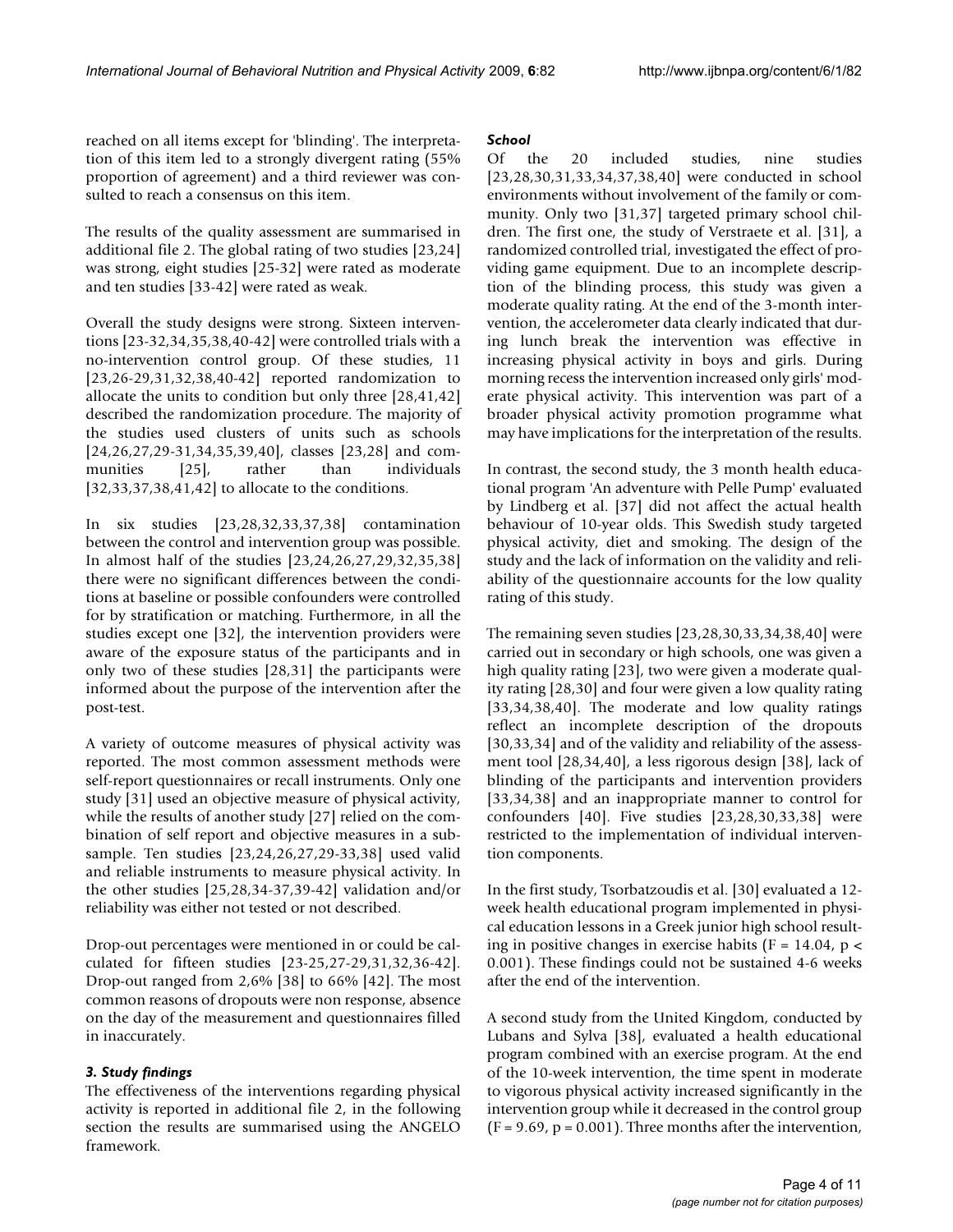a significant difference between the intervention and control group was not longer present.

Third, Hill et al. [28] evaluated the effectiveness of a theory-based persuasive leaflet augmented with two cognitive change techniques resulting in 3 intervention conditions. The participants were students attending a secondary school in South-East England. Three weeks after the intervention, the reported exercise of the teenagers in the three leaflet conditions increased significantly compared to the control condition. The leaflet conditions did not differ significantly in their impact.

A fourth study examined the effectiveness of a computertailored intervention during classes. Three months after the intervention, this 1-hour high quality, Belgian study of Haerens et al. [23] showed a positive impact on school related physical activity. No effects were found for leisure time physical activity nor for total physical activity.

The fifth study was conducted in the United Kingdom by Chatzisarantis and Hagger [33] and compared a persuasive message targeting modal salient beliefs with a persuasive message targeting nonsalient behavioural beliefs. No positive results were found in this brief study.

The two remaining secondary school-based studies of Murphy et al. [40] and Digelidis et al. [34] implemented some environmental changes in addition to an individual intervention component. Both trials were rated as weak, only the Irish study of Murphy et al. [40] was effective. This study investigated a teacher-led physical activity program versus a traditional self-led osteogenic physical activity program in inactive teenage girls. At the end of the 6-month intervention both groups were moved from the least to the most active quartile of the age-matched population. The girls in the no intervention control group did not change. One month after the intervention the process evaluation of a subsample revealed that the girls who followed the self-led program were still physically active in contrast to the girls who followed the teacher-delivered program.

The last school based study, the Greek study of Digelidis et al. [34] targeted physical activity and nutrition simultaneously. The combination of (1) a health educational program and (2) changes in the socio-cultural and political school environment did not succeed in positive changes in the leisure time physical activity behaviour.

# *School with involvement of family*

Three intervention studies evaluated an individual approach with environmental changes on school and family level. The study from Harrison et al. [24] and the study from Christodoulos et al. [26] targeted teenagers at primary school level, while the study from Haerens et al.

[27] was implemented in a secondary school. All three studies showed positive changes in the level of physical activity. Based on the content of the published manuscripts, the studies were given an acceptable quality rating. The study from Harrison et al. [24] was rated as strong and the studies from Christodoulos et al. [26] and Haerens et al. [27] were rated as moderate.

The first study, the 16-week Irish 'Switch off-get active' program of Harrison et al. [24], succeeded to increase the values for moderate to vigorous activity in lower socioeconomic groups. The program combined an individual educational approach including simple behaviour modification techniques with parental support.

In the second study of Christodoulos et al. [26], the Greek primary school children reported at the end of the intervention more time spent in out of school organised physical activities ( $p < 0.020$ ) and in moderate to vigorous physical activity ( $p < 0.064$ ) than pupils from the control school. In addition, more pupils reached the recommendations of 60 minutes of moderate to vigorous physical activity daily (77.4% v 55.1%,  $p < 0.043$ ). The small number of participants in a single school district must be taken into account to consider the results and the transferability of the results.

In the third study, middle school teenagers were targeted and the intervention [27] showed differences in effects according to the context of the activities. A personal tailored intervention combined with changes in the physical, socio-cultural and political environment induced a larger impact on school related physical activity (p < 0.05 in boys) than on leisure time physical activity (n.s.). Furthermore, the accelerometer data of a subsample demonstrated that the Belgian intervention prevented a decrease of the level of moderate to vigorous physical activity in boys ( $p < 0.08$ ) while in girls it increased in both the intervention and control group (n.s.). The effects found after the first intervention year were almost similar with those after the second year and parental involvement did not result in additional effects [43].

### *School with involvement of family and community*

One elementary and two secondary school trials involved the family and the wider community. The first study, the programme 'JUMP-in, kids in motion' of Jurg et al. [35] was implemented at elementary school level and involved children from low socio-economic backgrounds. This Dutch programme incorporated an educational component combined with changes in the physical, sociocultural and political environment. It succeeded in: (1) preventing grade 6 children from becoming less active (2) grade 6 children were more likely to meet the postulated guidelines. No significant changes were found in grade 4 and grade 5. This study failed to blind the participants and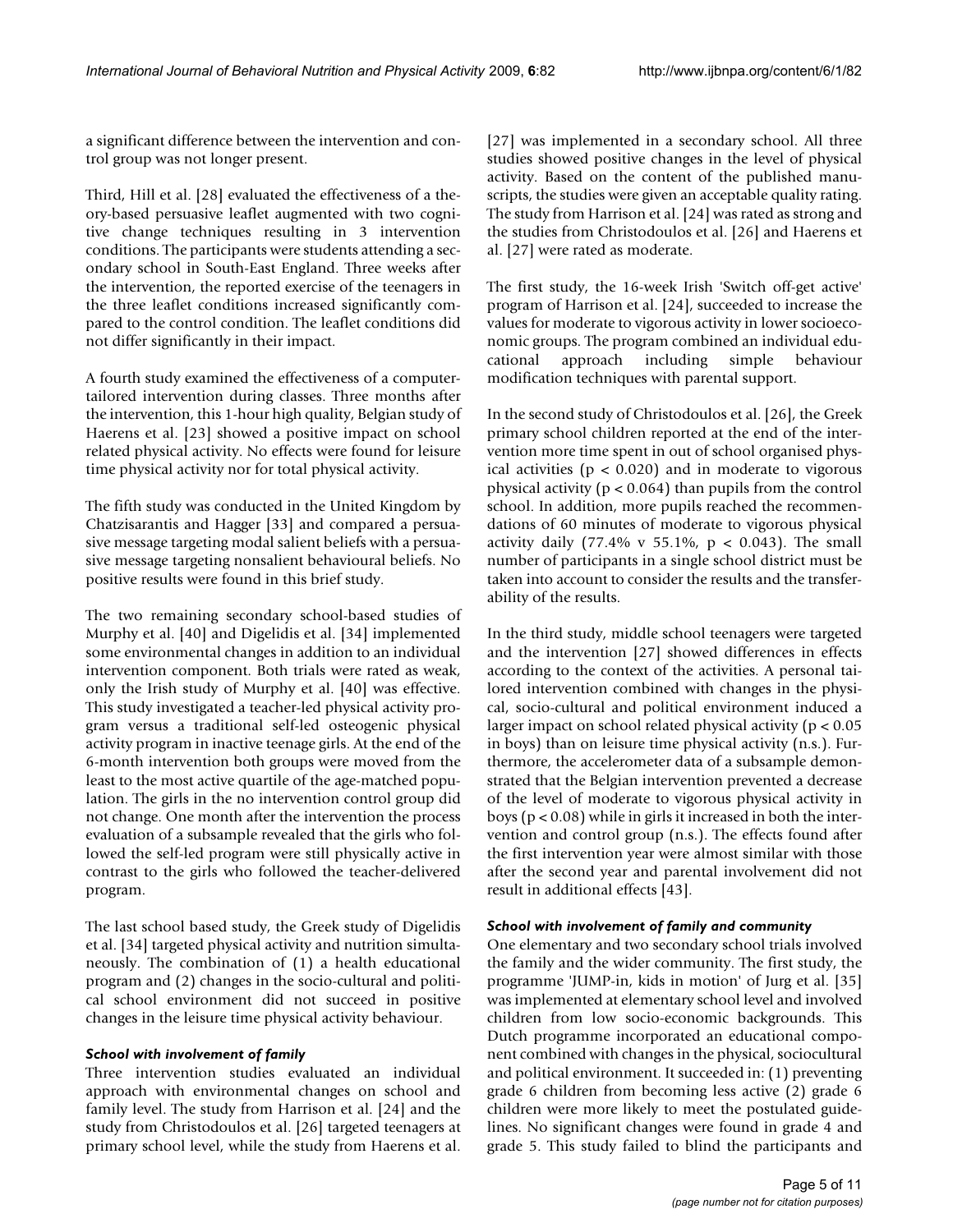intervention providers. Furthermore, the questionnaire used was not tested on validity and reliability and no detailed information was available on withdrawals and dropouts. Given these limitations, the study was rated as weak.

The two other interventions known as the 'Intervention centred on adolescents' physical activity and sedentary behaviour (ICAPS)' and the 'Wessex Healthy schools Award' were evaluated in secondary school children by Simon et al. [29,44] and Moon et al. [39]. Both programmes combined a health educational program and changes in four environmental components. The intervention of Simon et al. targeted physical activity while the study of Moon et al. targeted physical activity, diet and smoking. Although both studies consisted of the same intervention components, the content of these components, the methodological quality rating of the trials and the impact on the level of physical activity of the teenagers differed a lot. The target population of the multilevel ICAPS intervention were students of middle schools in Eastern France. After the first six months the proportion of teenagers engaged in out-of-school organised physical activity increased from 64% to 83% whereas it was unchanged among the control students ( $p < 0.01$ ). Since ICAPS was designed to take place over 4 academic years, the evaluation of the long-term effectiveness should provide us with more information in the future. In contrast, the study from Moon et al. [39], the 'Wessex Healthy Schools Award', that targeted three health behaviours, produced no significant changes in the physical activity level of teenagers. The study by Simon et al. [29] was rated as moderate, while the study of Moon et al. [39] was rated as weak. Although both studies were given a low rating on blinding in the quality assessment, this was the only item for the study of Simon et al. that received a low rating. The study of Moon et al. failed also on the items "confounders" and "data collection methods" due to incomplete description of these items in the published manuscripts.

#### *Community with involvement of school*

The project 'Action Heart' developed by Baxter et al. [25] evaluated an overall community project in the United Kingdom. The project involved schools and aimed to modify three risk factors: smoking, diet and exercise. Beside the implementation of individual intervention components, the project strived for changes in the physical, socio-cultural, economical and political environment. After 3-years of health promotion work only four percent more teenagers exercised three or more times a week. The quality of this study was rated as moderate.

#### *Primary care*

One British [42], one Irish [36] and one Spanish study [41] was carried out in a primary care setting. Particularly due to the lack of information on intervention details in the published manuscripts all three studies were rated as weak. The short counselling session in both, the Galway Health Project of Kelleher et al. [36] and the study of Walker et al. [42] did not produce apparent results for the physical activity outcomes. However, the study of Ortega-Sanchez [41], showed significant positive results. This intervention involved three counselling sessions according to the teenagers' current levels of physical activity over a 12-month period. After 6 months, the prevalence of physical activity behaviour ( $p = 0.008$ ), as well as duration  $(p = 0.016)$ , frequency  $(p = 0.010)$  and intensity  $(p = 0.016)$ 0.007) of exercise and/or sport were higher in the intervention group compared with the control group. This effect was sustained and even more pronounced after 12 months. The level of physical activity of the teenagers was the sole focus of this intervention, while in the study of Kelleher et al. and Walker et al. the physical activity intervention was part of a multiple risk factor intervention. In additon, both studies reported a remarkable high percentage of individuals who dropped out before the end of the intervention.

#### *Individual mail-delivered intervention*

Only one of the 20 included studies evaluated a personal mail-delivered educational program. This randomised controlled trial, conducted by Woods et al. [32] in Scotland, was made up of two packages on active living with self-instructional messages to motivate sedentary students to become more physically active. After 2 mail-delivered messages, the students of the intervention group participated significantly more in sport activities in comparison to the control group (62%; 38%,  $p < 0.001$ ). The study was limited by its response rate for which it received a moderate quality rating. Only half of the baseline subjects completed the follow up questionnaire.

### **Discussion**

With this systematic review we aimed to identify interventions to promote physical activity among European teenagers. This review systematically identified 20 studies. The results of 13 [23,24,26-32,35,38,40,41] interventions showed positive effects on the level of physical activity of teenagers. Eleven of those studies [23,24,26-31,35,38,40] were carried out in a school setting.

A first major finding of this review was that the majority of the school-based interventions did find positive improvements in the level of physical activity [23,28,30,31,38,40]. But overall, these positive improvements were short term benefits. In the studies that included a follow-up measurement, the obtained positive intervention effects could not be sustained [30,34,38]. The small number of studies that included a follow-up measurement highlights the need for future research to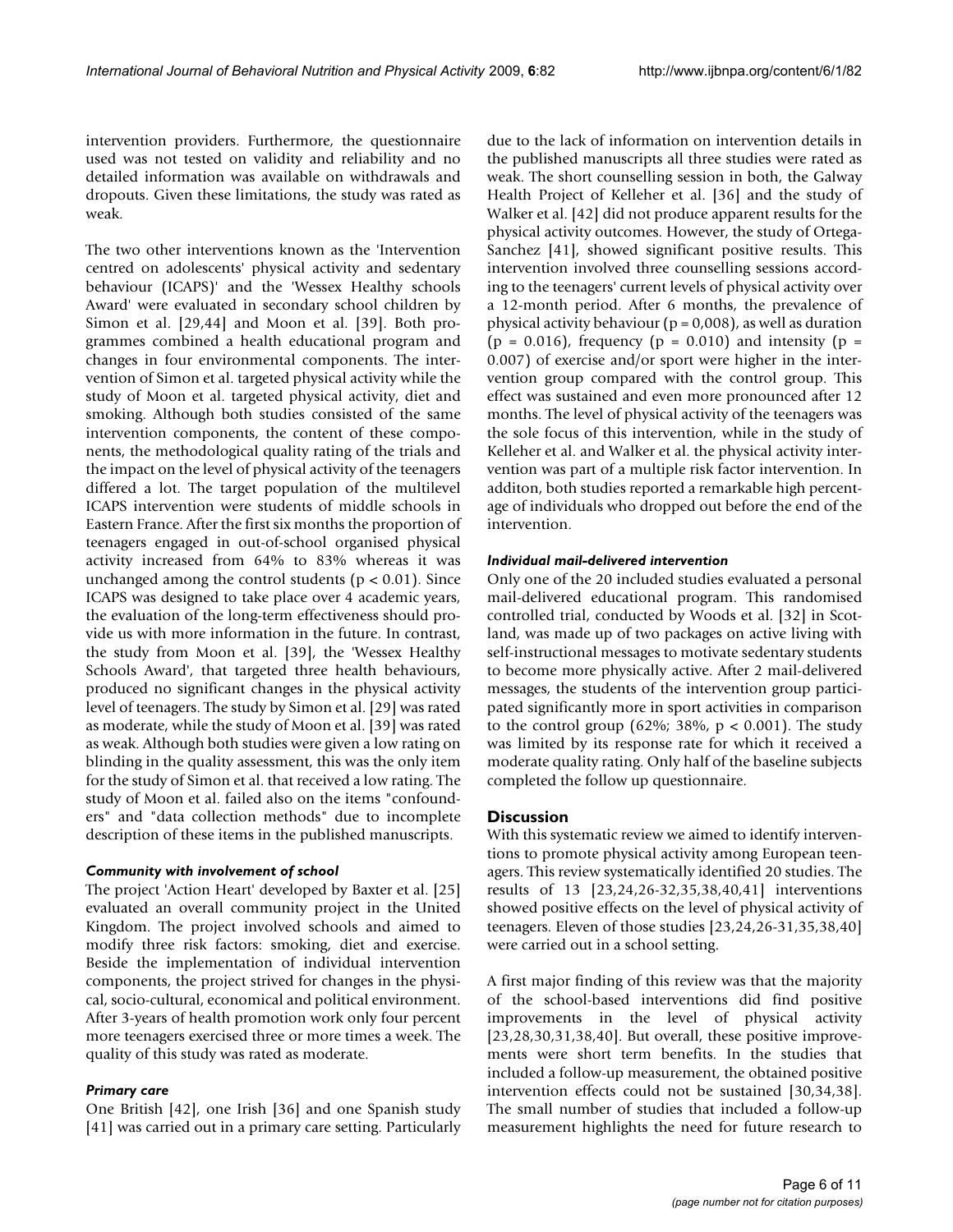focus on the long term effectiveness of school-based interventions. A second major finding was that the positive improvements generally were limited to school related physical activity and that there was no conclusive transfer to leisure time physical activity [23,33,34]. The lack of behaviour change during leisure time may have been caused by the mechanisms used in the school-based programs. Although most school-based programs intended to achieve a change in lifestyle habits and not intended to restrict their intervention to changes in school related physical activity, interventions in a school setting can unintentionally have focused more on the mechanisms of behaviour change for school related physical activity. Another highly plausible explanation is the lack of involvement and support of family and peers in the interventions. This assumption is supported by the favourable results of the school-based interventions that did involve the family on the level of physical activity during leisure time [24,26,27]. After all, parents are important gatekeepers of children's physical activity level during leisure time. Preceding research [45] has identified parental support and encouragement as correlates of the physical activity level of teenagers. In addition, parental provision of transportation to activity locations also showed a clear association with out-of-school physical activity in South Californian teenagers [46]. This confirms the third major finding: physical activity promotion strategies with parental involvement might have a greater likelihood of success. Further European research is needed to strengthen and confirm this finding.

A fourth major finding was that intervention strategies that also involved the wider community in the schoolbased programs, showed encouraging results [29,35,39]. The physical activity level of secondary school children increased under the influence of peers and the involvement of the community. This finding is based on the results of only two interventions [29,35]. The importance of peers and links with the wider community in the promotion of physical activity must be confirmed by urther research.

Further, there is little evidence of the effectiveness of whole community interventions with involvement of schools. Nevertheless, taking into account that community-based interventions can reach a whole population and may have a substantial impact, this approach deserves further exploration.

From the evidence found in three studies describing brief primary care based interventions we can conclude that counselling sessions delivered by a physician are promising and can have a positive effect on teenagers' physical activity when physical activity is the sole focus of the intervention [36,41,42]. We must keep in mind that the quality of those three studies was rated as weak. But, this low quality rating was particularly due to the lack of information on intervention details in the published manuscripts. To confirm this conclusion further research with high quality studies is necessary.

The 20 interventions included, varied not only in setting but also in their content, their components and as a consequence in their results. Half of the interventions [23,28,30,32,33,36-38,41,42] were single component interventions, only targeting changes on the individual level. The other interventions were multi-component interventions, including a combination of an individual behaviour change approach and some broader environmental changes (physical, socio-cultural, economical or political changes). Although we hypothesised that this multi-component approach should produce synergistic results, a fifth major finding is that we found no conclusive affirmation for this assumption.

Most of the multi-component programmes combined several environmental components with an individual intervention component. We did not find any intervention evaluating only environmental changes to promote physical activity. This makes it difficult to disentangle the most effective intervention components, or in other words, the answer to the question which components are necessary and effective and to what extent is not available yet.

Although the essential components for success should be confirmed by future research, the following approaches might be promising. Positive effects on physical activity levels in primary school children, or 10-11 year olds, were reached by providing game equipment during recess and lunch break [31] and by programs combining health education lessons and changes in environmental components such as: parental involvement and support through homework assignments or through a supervising function and inclusion of more cooperative, enjoyable, fitness and goal oriented activities in the physical education lessons [24,26,31,35,37]. Individual intervention components delivered in secondary schools that succeeded in altering teenagers' level of physical activity were: personal physical activity advice, health education to improve the students' knowledge, a counselling session adapted to the current activity level of the teenagers or an activity program. Furthermore, examples of physical, socio-cultural, economical and political intervention components that might encourage to be more physically active are: the provision of more PA opportunities (e.g. more material, more activities, more variation), stimulation of active transportation, support by parents and peers, free of charge entry to safe accessible facilities, change in public transport, partnerships with multiple parties [23,27-30,32,38,40,41].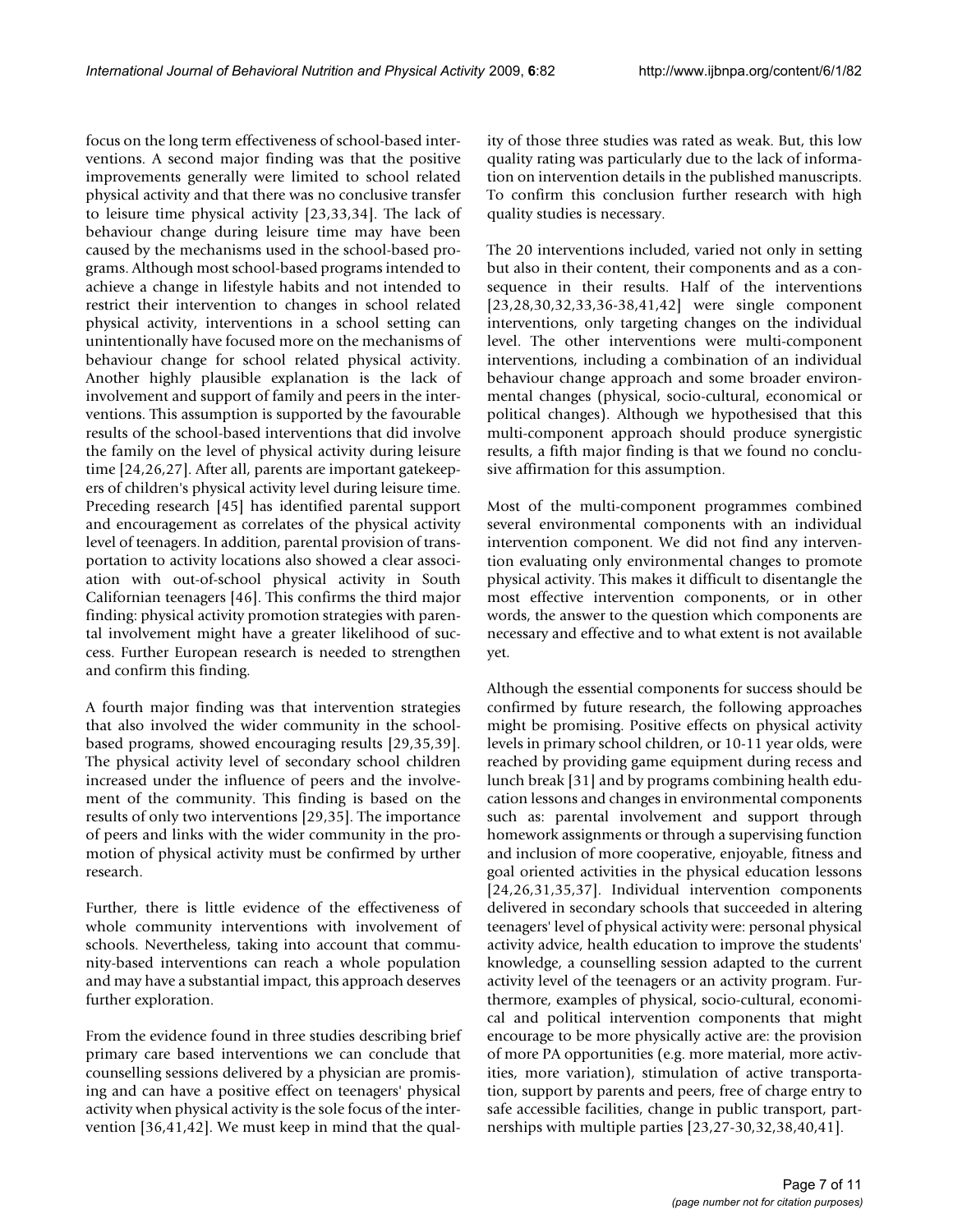A factor that also appeared to have an influence on the results was the target behaviour of the intervention. Less positive results were found in interventions that targeted also other health behaviours next to physical activity [25,34,36,37,39,42]. This comprises our sixth major finding: when interventions aimed to affect more than one health behaviour the intervention appeared to be less effective in changing physical activity.

The majority of the studies reviewed, are hampered by some methodological flaws. An important factor that must be considered is that the quality assessment was solely based on the content of the published manuscripts. Since not all manuscripts have described the intervention content and implementation in detail and space restrictions imposed by the journals may result in the omission of most study details, this may have led to an underestimation of the quality of the studies. One of the characteristics assessed by the quality assessment tool used in this study is 'blinding'. Although, blinding in behavioural research is certainly not always convenient or possible, it is necessary to reduce bias. Nevertheless, it should be possible to attain blinding at different study levels across intervention providers and participants. To ensure blinding it could be advisable to plan the study precisely before the onset, to inform key persons and participants about these matters and to consider back up plans for situations where blinding is threatened [47]. Unfortunately blinding was often not described in detail in the manuscript.

The variety of outcome measures used, relied mostly on self-reports. Moreover, the validity and reliability of several of the used instruments were either not described or not tested and almost all instruments measured different or slightly different constructs. Although self-report instruments can be useful in interventions with a large number of participants and multiple points of assessment, it is advisable to use more objective and standardised instruments to obtain more verifiable and comparable results.

In some school-based studies contamination may have occurred as a result of the control and intervention classes or individuals that were located in the same schools [23,28,32,33,37,38]. This could have led to an underestimation of the effectiveness of the interventions or classification of an effective intervention as ineffective because the observed results were not statistically significant.

Furthermore, the post-intervention effects have not been explored thoroughly, only a few studies included a postintervention follow-up in combination with measurements at the end of the intervention [30,34,38,42], making it difficult to draw conclusion about the long-term

effects of interventions to promote physical activity among adolescents.

### *Limitations and strengths*

In order to collect the material for this review we developed a protocol in line with the instructions and the framework provided by the Cochrane Collaboration. We limited our search to publications available in electronic bibliographic databases and by reference checking. We did not search conference proceedings, grey literature or any unpublished interventions but, nevertheless we believe that we have found the core work in this area.

Although randomized controlled trials are considered to provide the strongest evidence, these trials are not feasible in some contexts and the results are sometimes not broadly implementable [48-50]. Therefore, we found it important to include also less rigorous designs that allow us to frame young people's behaviour and responds to different interventions in their own personal context. Although less rigorous designs could be downgraded in some methodological areas they could provide important information for developing strategies that could be replicated with a stronger design.

The use of the ANGELO framework made it possible to show in a clear and convenient manner (1) the range of approaches that have been investigated to promote physical activity among European teenagers and (2) the gaps in our knowledge about the effectiveness of various approaches to promote physical activity that should be filled by future research.

Several studies did not describe the content and implementation of the intervention in detail. Furthermore, space restrictions imposed by the journals may result in the omission of most study details. As this review is only based on manuscripts themselves, it was hard to draw a picture of how the components of these interventions were conducted and implemented. In addition, we might not have identified all the intervention components, as the authors have not reported everything that was actually done. Given this fact, design papers are very helpful. It is not uncommon that the design and the results of an intervention are described in separate papers. Checking the reference lists of the retrieved articles, literature reviews and the publication lists of the authors and co-authors of the retrieved articles should have minimized omission of design papers.

Earlier reviews [18,51] underlined the need to develop socio-cultural and socio-economical appropriate interventions for diverse populations around the globe, rather than to conduct interventions merely depending upon evidence that is hard to generalise. This review gives an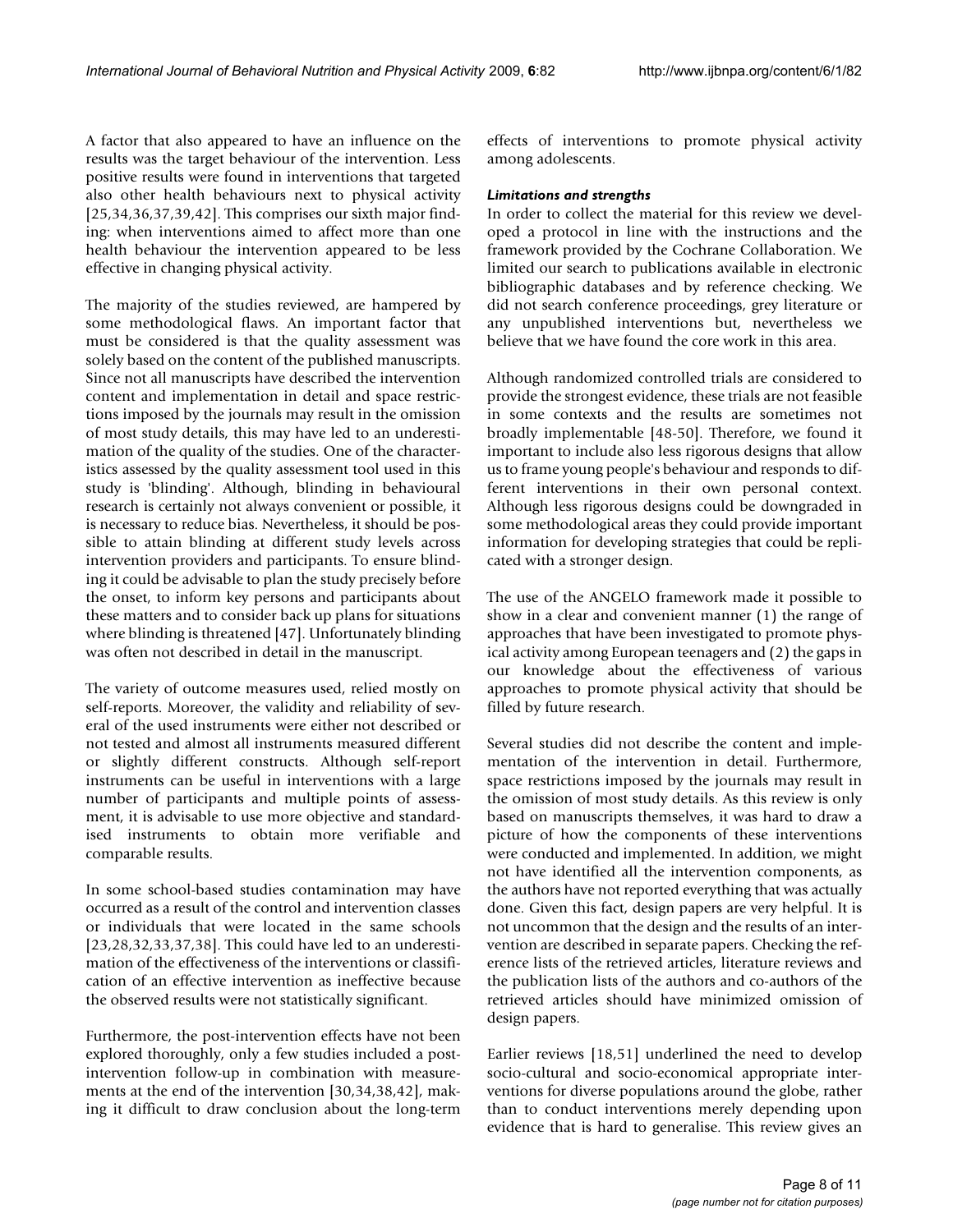overview of the evidence of effective interventions in Europe. This focus makes it possible to apply the results to the different countries of Europe.

Most of the reviewed studies were conducted in diverse SES groups, but analyses stratified by SES were not done. The studies [24,35] that included teenagers from a social disadvantaged group and the study [27] that included only vocational and technical schools did not compare the effectiveness of their program with the results of the same intervention in a population with an average socioeconomical or educational level. Since the prevalence of physical inactivity is higher in lower socioeconomic groups and it is an important explanatory factor for socioeconomic inequalities in health and even in mortality [52,53], empirical evidence is needed towards physical activity promotion strategies for preventing the socio-economic inequalities in unhealthy behaviour in adolescence.

In addition, research into primary care and community based interventions is required before we can address the generalisability of these types of programs.

# **Conclusion**

Based on the evidence identified by this review we have provided a detailed insight in the literature concerning the effectiveness of interventions to promote physical activity among European teenagers.

In summary, our six main findings:

(1) School-based interventions generally lead to short term improvements in physical activity levels.

(2) Improvements in physical activity levels by schoolbased interventions were limited to school related physical activity and there was no conclusive transfer to leisure time physical activity.

(3) Including parents appeared to enhance school-based interventions.

(4) The physical activity level of secondary school children increased under the support of peers and the influence of direct environmental changes.

(5) Inconclusive evidence was found for the assumption that a multi-component approach should produce synergistic results.

(6) When interventions aimed to affect more than one health behaviour the intervention appeared to be less effective in favour of physical activity.

Nevertheless, the results of this review also underscore the need for future work in this area. Our findings highlight major gaps in our knowledge about physical activity promotion programs for teenagers. More high quality research is needed considering (i) the effectiveness of parental involvement, (ii) partnerships with the wider community as a component of school-based interventions, (iii) whole community based interventions and (iv) interventions conducted in the primary care setting. In addition, studies should be conducted to examine the independent effects of changes in the physical, socio-cultural or political environment on the physical activity levels of teenagers. Furthermore, more attention should be given to the development and use of standardized and validated instruments to measure physical activity in future research. Finally, also sustainability of short term intervention effects should be a central topic in future research.

This review confirms that there is little evidence about strategies for preventing the development of socio-economic inequalities in physical activity in adolescence. Further research will be conducted by the European project TEENAGE that will incorporate some of the included studies in a re-analysis to determine which interventions best contribute to the prevention of socio-economic inequalities in physical activity and in three other healthrelated behaviours in teenagers.

# **Competing interests**

The authors declare that they have no competing interests.

# **Authors' contributions**

FDM conducted the literature search, carried out the article screening, synthesised the findings and drafted the initial manuscript. IDB participated in the review design, provided feedback during the process and contributed in writing the manuscript. FVL, HS and NL provided critical comments on the manuscript and helped to draft manuscript revisions. All authors read and approved the final version of the manuscript.

# **Additional material**

# **Additional file 1**

*Intervention settings and components according to the Angelo framework. This file contains a summary table with the intervention settings and components of the included studies according to the Angelo framework.*

Click here for file

[\[http://www.biomedcentral.com/content/supplementary/1479-](http://www.biomedcentral.com/content/supplementary/1479-5868-6-82-S1.PDF) 5868-6-82-S1.PDF]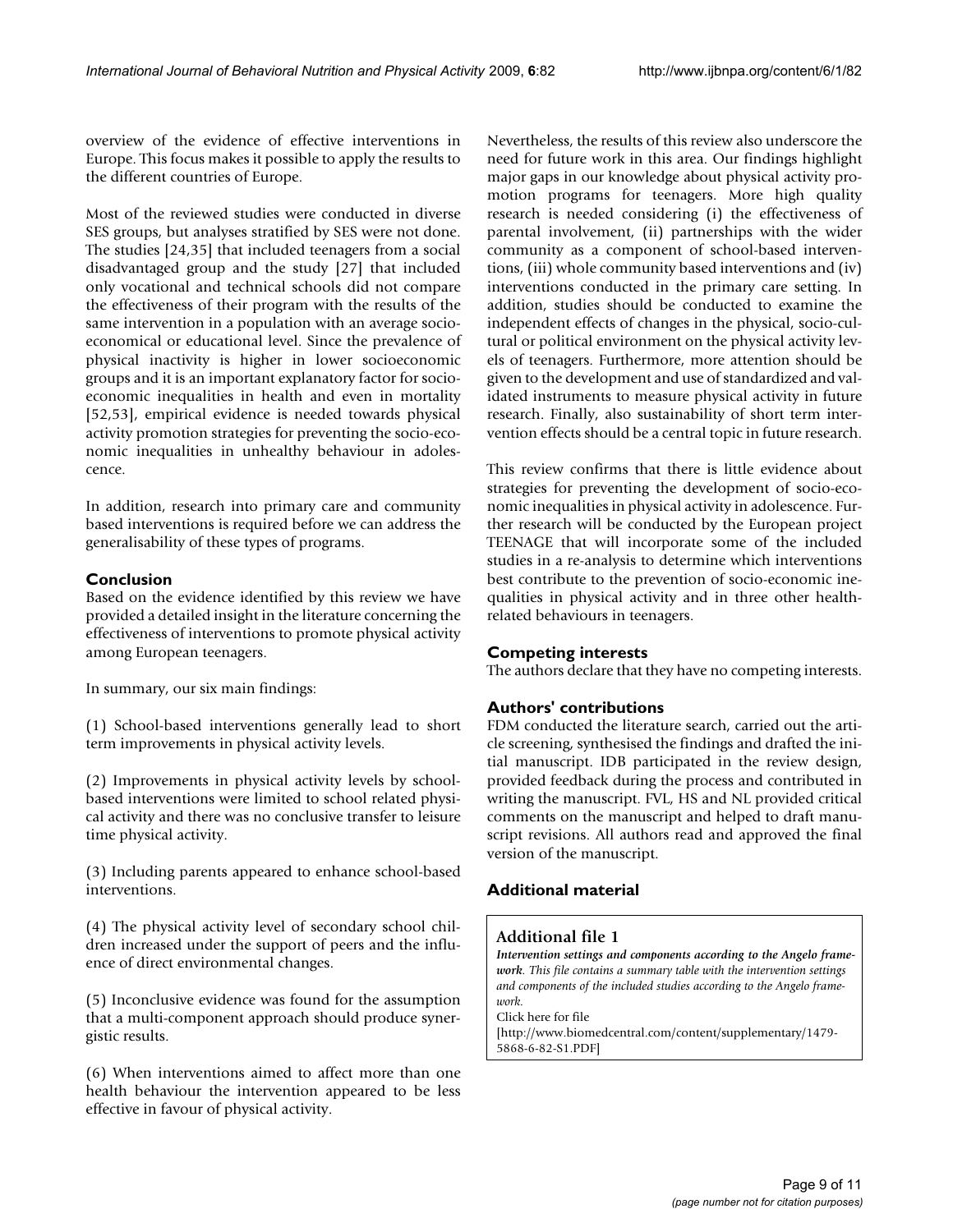# **Additional file 2**

*Intervention characteristics, main results and results of the quality assessment of the included studies. This file contains a summary table with a brief description of the methodological details of the interventions, such as study design, target population, relevant outcomes related to behaviour change, duration of the intervention, the main results and the ratings of the quality assessment process.*

Click here for file

[\[http://www.biomedcentral.com/content/supplementary/1479-](http://www.biomedcentral.com/content/supplementary/1479-5868-6-82-S2.PDF) 5868-6-82-S2.PDF]

# **Acknowledgements**

Project TEENAGE - The prevention of socioeconomic inequalities in health behaviour in teenagers in Europe - has received funding from the European Union in the framework of the Public Health Programme (project-number 2006323).

#### **References**

- 1. Biddle SJ, Gorely T, Stensel DJ: **[Health-enhancing physical activ](http://www.ncbi.nlm.nih.gov/entrez/query.fcgi?cmd=Retrieve&db=PubMed&dopt=Abstract&list_uids=15370482)[ity and sedentary behaviour in children and adolescents.](http://www.ncbi.nlm.nih.gov/entrez/query.fcgi?cmd=Retrieve&db=PubMed&dopt=Abstract&list_uids=15370482)** *J Sports Sci* 2004, **22:**679-701.
- 2. Warburton DE, Nicol CW, Bredin SS: **[Health benefits of physical](http://www.ncbi.nlm.nih.gov/entrez/query.fcgi?cmd=Retrieve&db=PubMed&dopt=Abstract&list_uids=16534088) [activity: the evidence.](http://www.ncbi.nlm.nih.gov/entrez/query.fcgi?cmd=Retrieve&db=PubMed&dopt=Abstract&list_uids=16534088)** *CMAJ* 2006, **174:**801-809.
- 3. Kokkinos P: **[Physical Activity and Cardiovascular Disease Pre](http://www.ncbi.nlm.nih.gov/entrez/query.fcgi?cmd=Retrieve&db=PubMed&dopt=Abstract&list_uids=18508850)[vention: Current Recommendations.](http://www.ncbi.nlm.nih.gov/entrez/query.fcgi?cmd=Retrieve&db=PubMed&dopt=Abstract&list_uids=18508850)** *Angiology* 2008, **59:**26S-29S.
- 4. Vuori I: **Physical activity and health: Metabolic and cardiovascular issues.** *Advances in Physiotherapy* 2007, **9:**50-64.
- 5. Telama R, Yang X, Viikari J, Valimaki I, Wanne O, Raitakari O: **[Phys](http://www.ncbi.nlm.nih.gov/entrez/query.fcgi?cmd=Retrieve&db=PubMed&dopt=Abstract&list_uids=15766614)[ical activity from childhood to adulthood: a 21-year tracking](http://www.ncbi.nlm.nih.gov/entrez/query.fcgi?cmd=Retrieve&db=PubMed&dopt=Abstract&list_uids=15766614) [study.](http://www.ncbi.nlm.nih.gov/entrez/query.fcgi?cmd=Retrieve&db=PubMed&dopt=Abstract&list_uids=15766614)** *Am J Prev Med* 2005, **28:**267-273.
- 6. Scheerder J, Thomis M, Vanreusel B, Lefevre J, Renson R, Vanden Eynde B, Beunen GB: **Sports Participation Among Females From Adolescence To Adulthood: A Longitudinal Study.** *International review for the sociology of sport* 2006, **41:**413-430.
- 7. Kelder SH, Perry CL, Klepp KI, Lytle LL: **[Longitudinal tracking of](http://www.ncbi.nlm.nih.gov/entrez/query.fcgi?cmd=Retrieve&db=PubMed&dopt=Abstract&list_uids=8017536) [adolescent smoking, physical activity, and food choice behav](http://www.ncbi.nlm.nih.gov/entrez/query.fcgi?cmd=Retrieve&db=PubMed&dopt=Abstract&list_uids=8017536)[iors.](http://www.ncbi.nlm.nih.gov/entrez/query.fcgi?cmd=Retrieve&db=PubMed&dopt=Abstract&list_uids=8017536)** *Am J Public Health* 1994, **84:**1121-1126.
- 8. van Mechelen W, Twisk JW, Post GB, Snel J, Kemper HC: **[Physical](http://www.ncbi.nlm.nih.gov/entrez/query.fcgi?cmd=Retrieve&db=PubMed&dopt=Abstract&list_uids=10994913) [activity of young people: the Amsterdam Longitudinal](http://www.ncbi.nlm.nih.gov/entrez/query.fcgi?cmd=Retrieve&db=PubMed&dopt=Abstract&list_uids=10994913) [Growth and Health Study.](http://www.ncbi.nlm.nih.gov/entrez/query.fcgi?cmd=Retrieve&db=PubMed&dopt=Abstract&list_uids=10994913)** *Med Sci Sports Exerc* 2000, **32:**1610-1616.
- 9. Riddoch CJ, Bo AL, Wedderkopp N, Harro M, Klasson-Heggebo L, Sardinha LB, Cooper AR, Ekelund U: **[Physical activity levels and](http://www.ncbi.nlm.nih.gov/entrez/query.fcgi?cmd=Retrieve&db=PubMed&dopt=Abstract&list_uids=14707773) [patterns of 9- and 15-yr-old European children.](http://www.ncbi.nlm.nih.gov/entrez/query.fcgi?cmd=Retrieve&db=PubMed&dopt=Abstract&list_uids=14707773)** *Med Sci Sports Exerc* 2004, **36:**86-92.
- 10. Currie C, Gabhainn SN, Godeau E, Roberts C, Smith R, Currie D, Picket W, Richter M, Morgan A, Barnekow V: **Inequalities in young people's health. HBSC international report from the 2005/ 2006 survey.** 2008.
- 11. Cavill N, Kahlmeier S, Racioppi F: **Physical activity and health in Europe evidence for action. World Health Organisation.** 2006.
- Strong WB, Malina RM, Blimkie CJ, Daniels SR, Dishman RK, Gutin B, Hergenroeder AC, Must A, Nixon PA, Pivarnik JM, Rowland T, Trost S, Trudeau F: **[Evidence based physical activity for school-age](http://www.ncbi.nlm.nih.gov/entrez/query.fcgi?cmd=Retrieve&db=PubMed&dopt=Abstract&list_uids=15973308) [youth.](http://www.ncbi.nlm.nih.gov/entrez/query.fcgi?cmd=Retrieve&db=PubMed&dopt=Abstract&list_uids=15973308)** *J Pediatr* 2005, **146:**732-737.
- 13. World Health Organization: **Global strategy on diet, physical activity and health.** Geneva: World Health Organization; 2004.
- 14. Jago R, Baranowski T: **[Non-curricular approaches for increasing](http://www.ncbi.nlm.nih.gov/entrez/query.fcgi?cmd=Retrieve&db=PubMed&dopt=Abstract&list_uids=15207997) [physical activity in youth: a review.](http://www.ncbi.nlm.nih.gov/entrez/query.fcgi?cmd=Retrieve&db=PubMed&dopt=Abstract&list_uids=15207997)** *Prev Med* 2004, **39:**157-163.
- 15. Kahn EB, Ramsey LT, Brownson RC, Heath GW, Howze EH, Powell KE, Stone EJ, Rajab MW, Corso P: **[The effectiveness of interven](http://www.ncbi.nlm.nih.gov/entrez/query.fcgi?cmd=Retrieve&db=PubMed&dopt=Abstract&list_uids=11985936)[tions to increase physical activity. A systematic review.](http://www.ncbi.nlm.nih.gov/entrez/query.fcgi?cmd=Retrieve&db=PubMed&dopt=Abstract&list_uids=11985936)** *Am J Prev Med* 2002, **22:**73-107.
- Salmon J, Booth ML, Phongsavan P, Murphy N, Timperio A: [Promot](http://www.ncbi.nlm.nih.gov/entrez/query.fcgi?cmd=Retrieve&db=PubMed&dopt=Abstract&list_uids=17556765)**[ing physical activity participation among children and ado](http://www.ncbi.nlm.nih.gov/entrez/query.fcgi?cmd=Retrieve&db=PubMed&dopt=Abstract&list_uids=17556765)[lescents.](http://www.ncbi.nlm.nih.gov/entrez/query.fcgi?cmd=Retrieve&db=PubMed&dopt=Abstract&list_uids=17556765)** *Epidemiol Rev* 2007, **29:**144-159.
- 17. Stone EJ, McKenzie TL, Welk GJ, Booth ML: **[Effects of physical](http://www.ncbi.nlm.nih.gov/entrez/query.fcgi?cmd=Retrieve&db=PubMed&dopt=Abstract&list_uids=9838974) [activity interventions in youth. Review and synthesis.](http://www.ncbi.nlm.nih.gov/entrez/query.fcgi?cmd=Retrieve&db=PubMed&dopt=Abstract&list_uids=9838974)** *Am J Prev Med* 1998, **15:**298-315.
- 18. Timperio A, Salmon J, Ball K: [Evidence-based strategies to pro](http://www.ncbi.nlm.nih.gov/entrez/query.fcgi?cmd=Retrieve&db=PubMed&dopt=Abstract&list_uids=15214598)**[mote physical activity among children, adolescents and](http://www.ncbi.nlm.nih.gov/entrez/query.fcgi?cmd=Retrieve&db=PubMed&dopt=Abstract&list_uids=15214598) [young adults: review and update.](http://www.ncbi.nlm.nih.gov/entrez/query.fcgi?cmd=Retrieve&db=PubMed&dopt=Abstract&list_uids=15214598)** *J Sci Med Sport* 2004, **7:**20-29.
- 19. van Sluijs EM, McMinn AM, Griffin SJ: [Effectiveness of interven](http://www.ncbi.nlm.nih.gov/entrez/query.fcgi?cmd=Retrieve&db=PubMed&dopt=Abstract&list_uids=17884863)**[tions to promote physical activity in children and adoles](http://www.ncbi.nlm.nih.gov/entrez/query.fcgi?cmd=Retrieve&db=PubMed&dopt=Abstract&list_uids=17884863)[cents: systematic review of controlled trials.](http://www.ncbi.nlm.nih.gov/entrez/query.fcgi?cmd=Retrieve&db=PubMed&dopt=Abstract&list_uids=17884863)** *BMJ* 2007, **335:**703.
- 20. Swinburn B, Egger G, Raza F: **[Dissecting obesogenic environ](http://www.ncbi.nlm.nih.gov/entrez/query.fcgi?cmd=Retrieve&db=PubMed&dopt=Abstract&list_uids=10600438)[ments: the development and application of a framework for](http://www.ncbi.nlm.nih.gov/entrez/query.fcgi?cmd=Retrieve&db=PubMed&dopt=Abstract&list_uids=10600438) identifying and prioritizing environmental interventions for [obesity.](http://www.ncbi.nlm.nih.gov/entrez/query.fcgi?cmd=Retrieve&db=PubMed&dopt=Abstract&list_uids=10600438)** *Prev Med* 1999, **29:**563-570.
- 21. Effective Public Health Practice Project: **Quality assessment Tool for Quantitative Studies.** 2008 [\[http://www.myhamilton.ca/NR/](http://www.myhamilton.ca/NR/rdonlyres/6B3670AC-8134-4F76-A64C-9C39DBC0F768/0/QATool.pdf) [rdonlyres/6B3670AC-8134-4F76-A64C-9C39DBC0F768/0/](http://www.myhamilton.ca/NR/rdonlyres/6B3670AC-8134-4F76-A64C-9C39DBC0F768/0/QATool.pdf) [QATool.pdf](http://www.myhamilton.ca/NR/rdonlyres/6B3670AC-8134-4F76-A64C-9C39DBC0F768/0/QATool.pdf)].
- 22. Higgins JPT, Green S: *Cochrane Handbook for Systematic Reviews of Interventions Version 4.2.6 [updated September 2006]* Chichester: John wiley & Sons, Ltd; 2006.
- 23. Haerens L, Deforche B, Vandelanotte C, Maes L, De Bourdeaudhuij B: **[Acceptability, feasibility and effectiveness of a computer](http://www.ncbi.nlm.nih.gov/entrez/query.fcgi?cmd=Retrieve&db=PubMed&dopt=Abstract&list_uids=17298873)[tailored physical activity intervention in adolescents.](http://www.ncbi.nlm.nih.gov/entrez/query.fcgi?cmd=Retrieve&db=PubMed&dopt=Abstract&list_uids=17298873)** *Patient Educ Couns* 2007, **66:**303-310.
- 24. Harrison M, Burns CF, McGuinness M, Heslin J, Murphy NM: **[Influ](http://www.ncbi.nlm.nih.gov/entrez/query.fcgi?cmd=Retrieve&db=PubMed&dopt=Abstract&list_uids=16872900)[ence of a health education intervention on physical activity](http://www.ncbi.nlm.nih.gov/entrez/query.fcgi?cmd=Retrieve&db=PubMed&dopt=Abstract&list_uids=16872900) and screen time in primary school children: 'Switch Off-Get [Active'.](http://www.ncbi.nlm.nih.gov/entrez/query.fcgi?cmd=Retrieve&db=PubMed&dopt=Abstract&list_uids=16872900)** *Journal of Science and Medicine in Sport* 2006, **9:**388-394.
- 25. Baxter AP, Milner PC, Hawkins S, Leaf M, Simpson C, Wilson KV, Owen T, Higginbottom G, Nicholl J, Cooper N: **[The impact of](http://www.ncbi.nlm.nih.gov/entrez/query.fcgi?cmd=Retrieve&db=PubMed&dopt=Abstract&list_uids=9242036) [heart health promotion on coronary heart disease lifestyle](http://www.ncbi.nlm.nih.gov/entrez/query.fcgi?cmd=Retrieve&db=PubMed&dopt=Abstract&list_uids=9242036) risk factors in schoolchildren: lessons learnt from a commu[nity-based project.](http://www.ncbi.nlm.nih.gov/entrez/query.fcgi?cmd=Retrieve&db=PubMed&dopt=Abstract&list_uids=9242036)** *Public Health* 1997, **111:**231-237.
- 26. Christodoulos AD, Douda HT, Polykratis M, Tokmakidis SP: **[Atti](http://www.ncbi.nlm.nih.gov/entrez/query.fcgi?cmd=Retrieve&db=PubMed&dopt=Abstract&list_uids=16556796)[tudes towards exercise and physical activity behaviours in](http://www.ncbi.nlm.nih.gov/entrez/query.fcgi?cmd=Retrieve&db=PubMed&dopt=Abstract&list_uids=16556796) Greek schoolchildren after a year long health education [intervention.](http://www.ncbi.nlm.nih.gov/entrez/query.fcgi?cmd=Retrieve&db=PubMed&dopt=Abstract&list_uids=16556796)** *British Journal of Sports Medicine* 2006, **40:**367-371.
- 27. Haerens L, Deforche B, Maes L, Cardon G, Stevens V, De Bourdeaudhuij I: **[Evaluation of a 2-year physical activity and healthy eat](http://www.ncbi.nlm.nih.gov/entrez/query.fcgi?cmd=Retrieve&db=PubMed&dopt=Abstract&list_uids=17032704)[ing intervention in middle school children.](http://www.ncbi.nlm.nih.gov/entrez/query.fcgi?cmd=Retrieve&db=PubMed&dopt=Abstract&list_uids=17032704)** *Health Educ Res* 2006, **21:**911-921.
- 28. Hill C, Abraham C, Wright DB: **Can theory-based messages in combination with cognitive prompts promote exercise in classroom settings?** *Soc Sci Med.* 2007 , **65(5):**1049-1058.
- Simon C, Wagner A, DiVita C, Rauscher E, Klein-Platat C, Arveiler D, Schweitzer B, Triby E: **[Intervention centred on adolescents'](http://www.ncbi.nlm.nih.gov/entrez/query.fcgi?cmd=Retrieve&db=PubMed&dopt=Abstract&list_uids=15543228) [physical activity and sedentary behaviour \(ICAPS\): concept](http://www.ncbi.nlm.nih.gov/entrez/query.fcgi?cmd=Retrieve&db=PubMed&dopt=Abstract&list_uids=15543228) [and 6-month results.](http://www.ncbi.nlm.nih.gov/entrez/query.fcgi?cmd=Retrieve&db=PubMed&dopt=Abstract&list_uids=15543228)** *International Journal of Obesity* 2004, **28:**S96-S103.
- 30. Tsorbatzoudis H: **[Evaluation of a school-based intervention](http://www.ncbi.nlm.nih.gov/entrez/query.fcgi?cmd=Retrieve&db=PubMed&dopt=Abstract&list_uids=16491680) [programme to promote physical activity: an application of](http://www.ncbi.nlm.nih.gov/entrez/query.fcgi?cmd=Retrieve&db=PubMed&dopt=Abstract&list_uids=16491680) [the theory of planned behavior.](http://www.ncbi.nlm.nih.gov/entrez/query.fcgi?cmd=Retrieve&db=PubMed&dopt=Abstract&list_uids=16491680)** *Percept Mot Skills* 2005, **101:**787-802.
- 31. Verstraete SJ, Cardon GM, De Clercq DL, De Bourdeaudhuij I: **[Increasing children's physical activity levels during recess](http://www.ncbi.nlm.nih.gov/entrez/query.fcgi?cmd=Retrieve&db=PubMed&dopt=Abstract&list_uids=16431866) periods in elementary schools: the effects of providing game [equipment.](http://www.ncbi.nlm.nih.gov/entrez/query.fcgi?cmd=Retrieve&db=PubMed&dopt=Abstract&list_uids=16431866)** *Eur J Public Health* 2006, **16:**415-419.
- 32. Woods C, Mutrie N, Scott M: **[Physical activity intervention: a](http://www.ncbi.nlm.nih.gov/entrez/query.fcgi?cmd=Retrieve&db=PubMed&dopt=Abstract&list_uids=12197590) [transtheoretical modelbased intervention designed to help](http://www.ncbi.nlm.nih.gov/entrez/query.fcgi?cmd=Retrieve&db=PubMed&dopt=Abstract&list_uids=12197590) [sedentary young adults become active.](http://www.ncbi.nlm.nih.gov/entrez/query.fcgi?cmd=Retrieve&db=PubMed&dopt=Abstract&list_uids=12197590)** *Health Educ Res* 2002, **17:**451-460.
- 33. Chatzisarantis NLD, Hagger MS: **Effects of a brief intervention based on the theory of planned behavior on leisure-time physical activity participation.** *Journal of Sport & Exercise Psychology* 2005, **27:**470-487.
- 34. Digelidis N, Papaioannou A, Laparidis K, Christodoulidis T: **A oneyear intervention in 7th grade physical education classes aiming to change motivational climate and attitudes towards exercise.** *Psychology of Sport and Exercise* 2003, **4:**195-210.
- 35. Jurg ME, Kremers SP, Candel MJ, Wal MF Van der, De Meij JS: **[A con](http://www.ncbi.nlm.nih.gov/entrez/query.fcgi?cmd=Retrieve&db=PubMed&dopt=Abstract&list_uids=16963784)[trolled trial of a school-based environmental intervention to](http://www.ncbi.nlm.nih.gov/entrez/query.fcgi?cmd=Retrieve&db=PubMed&dopt=Abstract&list_uids=16963784) improve physical activity in Dutch children: JUMP-in, kids in [motion.](http://www.ncbi.nlm.nih.gov/entrez/query.fcgi?cmd=Retrieve&db=PubMed&dopt=Abstract&list_uids=16963784)** *Health Promot Int* 2006, **21:**320-330.
- 36. Kelleher CC, Fallon UB, McCarthy E, Dineen BD, O'Donnell M, Killian M, Hope A, Bluett D, Varley O, McDonagh G: **Feasibility of a**